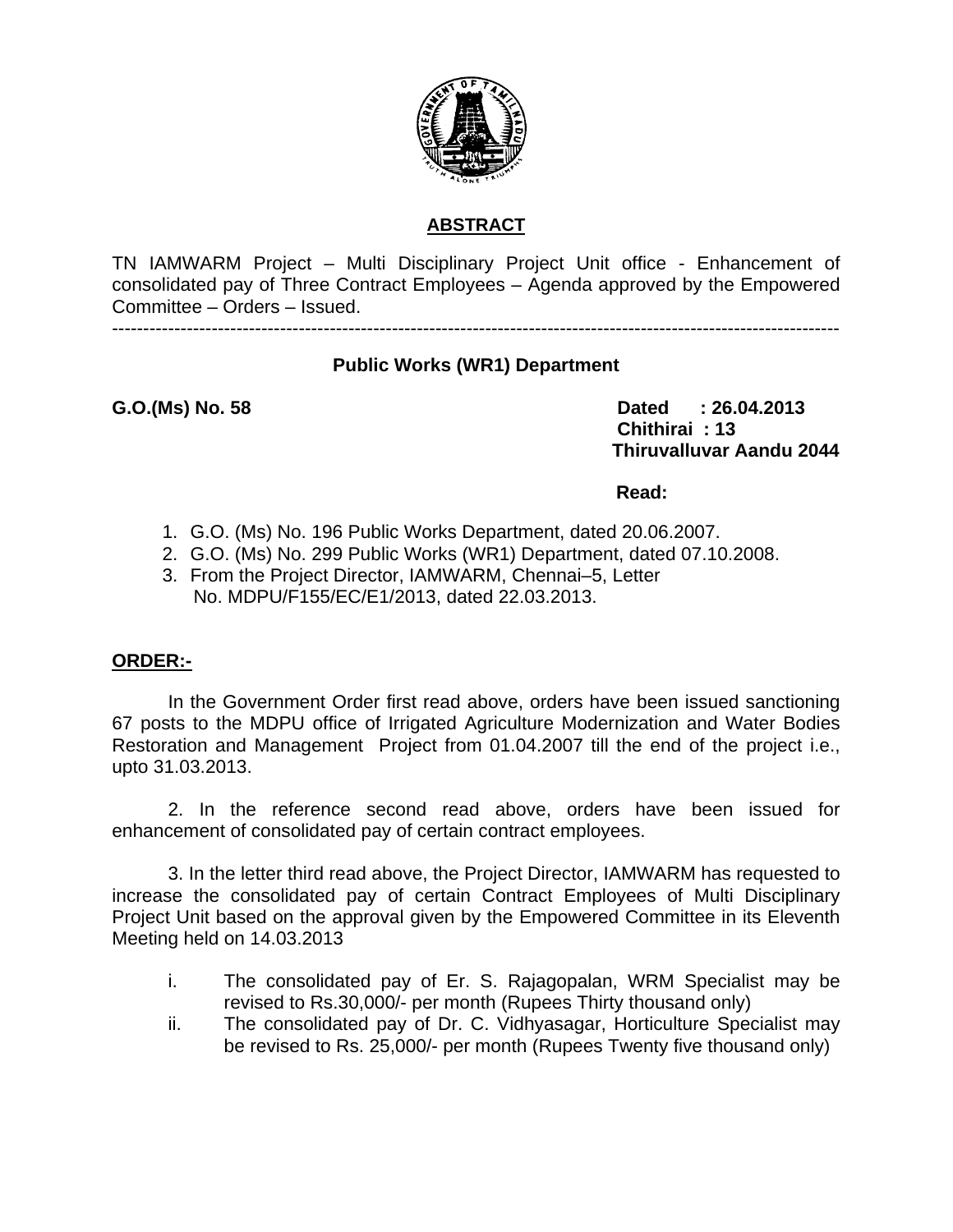- iii. The consolidated pay of Thiru. K. Chandrakumar, Agriculture Specialist may be revised to Rs.25,000/- per month (Rupees Twenty five thousand only)
- iv. This increase may be given effect from the date of issue of Government Order till the end of the project i.e. upto 30.09.2014.

4. Accordingly, the Government accept the proposal of the Project Director, IAMWARM as recommended by the Empowered Committee as below:-

- i. The consolidated pay of Er. S. Rajagopalan, WRM Specialist may be revised from Rs.20,000/- to Rs.30,000/- per month (Rupees Thirty thousand only)
- ii. The consolidated pay of Dr. C. Vidhyasagar, Horticulture Specialist may be revised from Rs.20,000/- to Rs. 25,000/- per month (Rupees Twenty five thousand only)
- iii. The consolidated pay of Thiru. K. Chandrakumar, Agriculture Specialist may be revised from Rs.20,000/- to Rs.25,000/- per month (Rupees Twenty five thousand only)
- iv. This increase may be given with effect from the date of issue of Government Order till the end of the project i.e. upto 30.09.2014.

5. The additional expenditure sanctioned in para 3 above shall be debited to the following head of account:-

> "2701 Major and Medium Irrigation 80 General – 001 Direction and Administration Schemes in the Twelfth Five Year Plan II. State Plan – PD Multi Disciplinary Project Unit in Tamil Nadu Irrigated Agriculture Modernisation and Water Bodies Restoration and Management Project (IAMWARM) 33 payments for professional and special services 04 contract payment (DPC:2701-80-001-PD-3346)

6. This order issues with the concurrence of Finance Department vide its U.O.No.19459/PW-II/13 dated 25.04.2013.

## **(BY ORDER OF THE GOVERNOR)**

#### **M. SAI KUMAR SECRETARY TO GOVERNMENT**

To

The Additional Chief Secretary to Government, Planning Development and Special Initiatives Department, Chennai – 9.

The Agricultural Production Commissioner and Secretary to Government, Agriculture Department, Chennai – 9.

The Secretary to Government, Animal Husbandry, Dairying and Fisheries Department, Chennai - 9.

The Principal Secretary to Government, Finance Department, Chennai-9.

The Project Director, IAMWARM Project, Multi-Disciplinary Project Unit, Chepauk, Chennai - 5.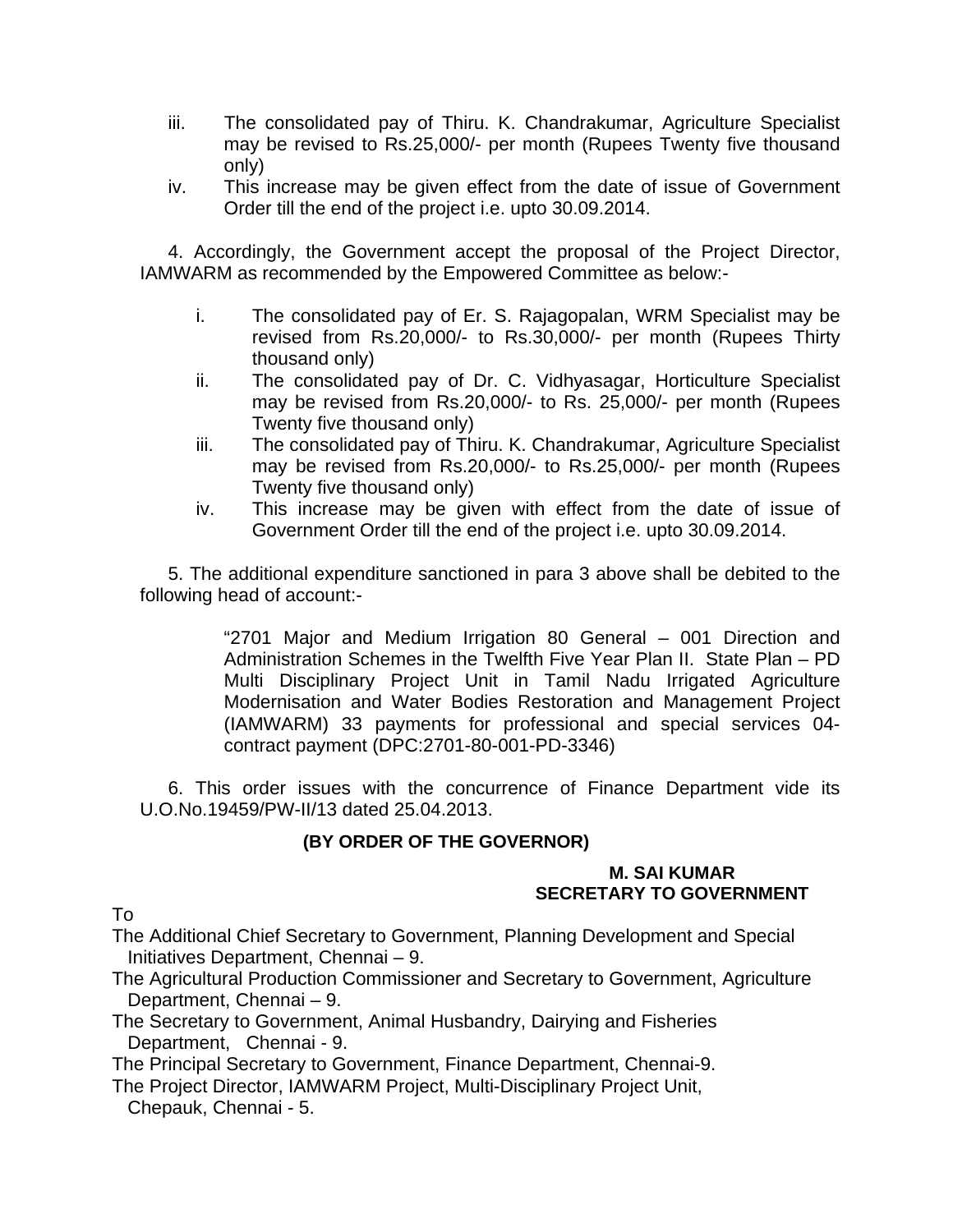The Engineer-in-Chief, Water Resources Department, Chepauk, Chennai- 5.

The Commissioner of Agriculture, Agriculture Department, Chennai – 5.

The Commissioner of Horticulture and Plantation Crops, Chennai – 5.

The Commissioner of Agricultural Marketing and Agricultural Business, Guindy, Chennai– 32.

The Commissioner, Animal Husbandry and Veterinary Services, DMS Compound, Teynampet, Chennai – 6.

The Director of Fisheries, DMS Compound, Teynampet, Chennai – 6.

The Chief Engineer, Agricultural Engineering Department, Anna Salai, Nandanam, Chennai – 35.

The Vice Chancellor, Tamil Nadu Agricultural University, Coimbatore – 641 003.

The Registrar, Tamil Nadu Agricultural University, Coimbatore – 641 003.

The Accountant General (Audit – I), Chennai - 18.

The Accountant General (A&E), Chennai - 18.

The Pay and Accounts Officer (East), Chennai - 8.

## **Copy to**

The Private Secretary to Chief Secretary to Government, Chennai - 9.

The Private Secretary to Secretary to Government, Public Works Department, Chennai-9

The Finance (PW. II / BG.II ) Department, Chennai - 9. SF/SC

# **// FORWARDED / BY ORDER //**

# **UNDER SECRETARY TO GOVERNMENT**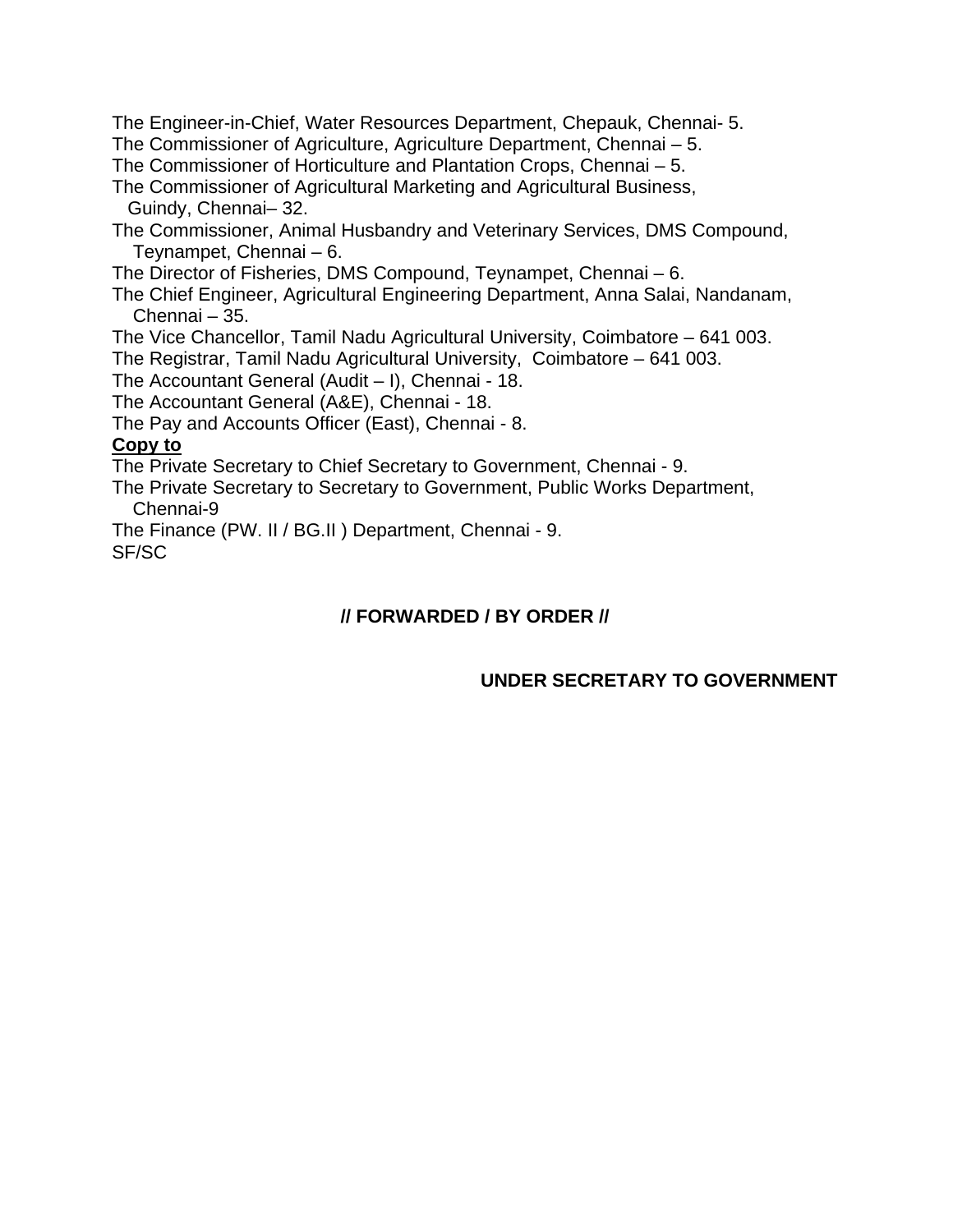## Public Works (WR1) Department

- Sub: TN IAMWARM Project MDPU office Enhancement of consolidated pay of certain Contract Employees – Agenda approved by the Empowered Committee – Orders – Requested – Regarding.
- Ref: 4. G.O. (Ms) No. 196 Public Works Department, dated 20.06.2007.
	- 5. From the Project Director, IAMWARM, Letter No. MDPU/F155/Environmental Clearance/E1/2013, dated 22.03.2013.

 This file relates to the proposal of the Project Director, IAMWARM for enhancement of the consolidated pay of certain Contract Employees in the MDPU office.

 2. In G.O. (Ms) No. 196 PW(WR1) Department dated 20.06.2007 67 posts were sanctioned to the MDPU for a period of six years from 01.04.2007 till the end of the Project i.e. upto 31<sup>st</sup> March 2013. The project is now extended upto 30.09.2014. The following posts were filled up through Retired Persons on contract basis with consolidated pay.

| Name                   | Designation       | <b>Retired as</b>     | Consolidated  |
|------------------------|-------------------|-----------------------|---------------|
|                        |                   |                       | Pay Per month |
|                        |                   |                       | (Rs.) (**)    |
| Er. S. Rajagopalan,    | <b>WRM</b>        | Supdt. Engr.          | $20,000/-$    |
|                        | <b>Specialist</b> |                       |               |
| Dr. C. Vidhyasagar     | Horticulture      | Deputy                | $20,000/-$    |
|                        | <b>Specialist</b> | <b>Director</b>       |               |
| Thiru. K. Chandrakumar | Agriculture       | <b>Joint Director</b> | $20,000/-$    |
|                        | <b>Specialist</b> |                       |               |

(\*\*) As per G.O. Ms. No. 299 PW(WR1) Department dated 07.10.2008

Dearness allowance has been increased to the regular Employees of the State Government to a tune of 72% during the period from 01.01.2006 to 01.07.2012. Now a days, cost of food items, rent, transport cost, etc., have enormously increased. Er. S. Rajagopalan, & Dr. C. Vidhyasagar, are working in the MDPU under the TN IAMWARM Project from the formulation stage of the project itself. Thiur. K.Chandrakumar, is working in the MDPU from 01.10.2008. These contract employees have requested to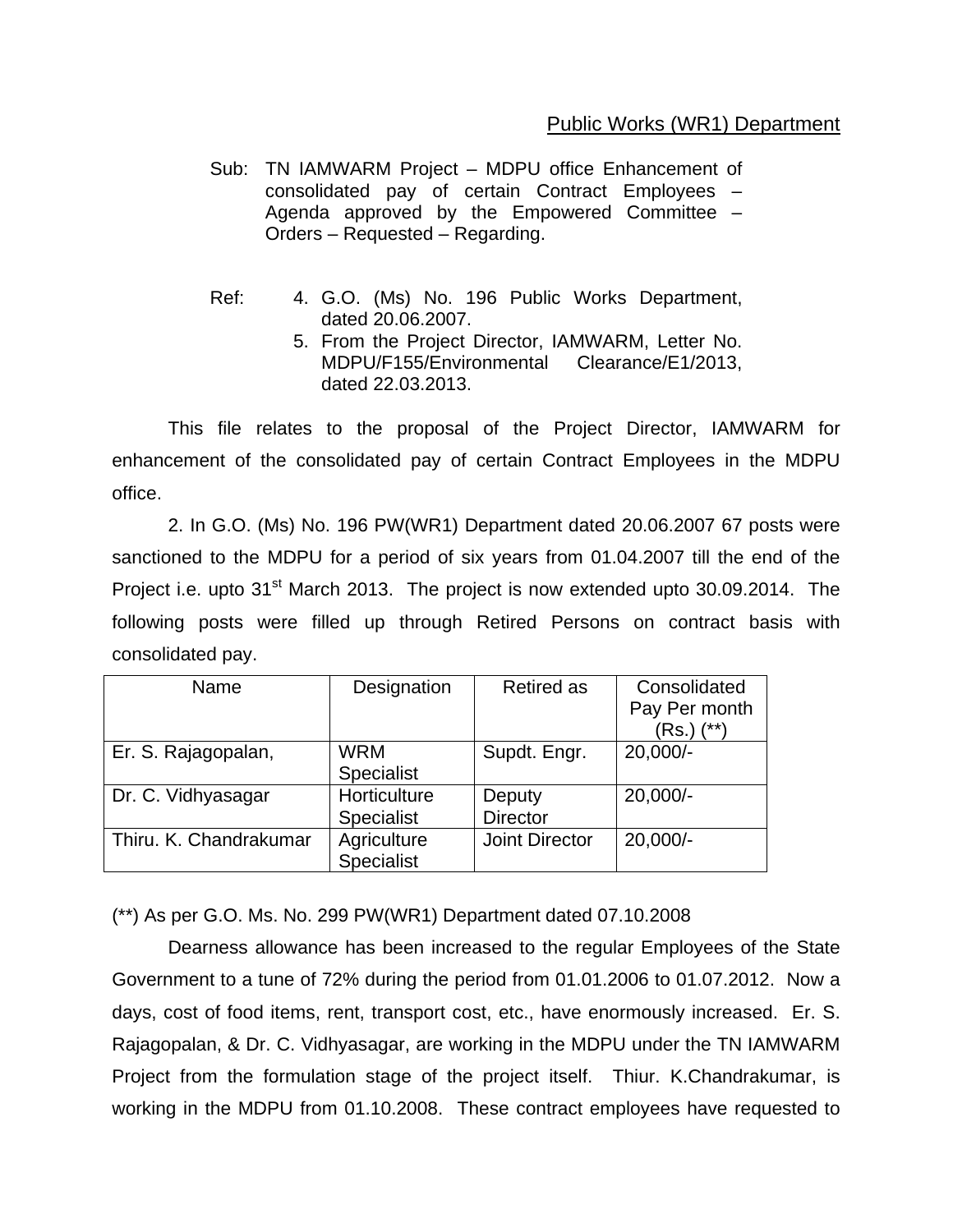enhance their consolidated pay, since it is very difficult to maintain their livelihood with their existing consolidated pay. In view of their vast experience in their respective field, these retired officials are contributing very much to the project and their services are essential to the project. They will continue in the project till the end of the project i.e upto 30.09.2014.

Er. S. Rajagopalan, retired as Superintending Engineer during the year 2002 and Dr. C. Vidhyasagar, retired as Deputy Director during the year 2005. Now, the post of Superintending Engineer in WRD carries the Revised Pay Band of Rs.37400- 67000(PB4)+Grade Pay Rs.8700/- and the average pay for this post worksout to Rs.54,400/- (Basis Pay + Grade Pay). Similarly, the post of Deputy Director in Agriculture Department carries the Revised Pay Band of Rs. 15600-39100(PB3) + Grade Pay Rs. 7700/- and the average pay for this post worksout toRs.38,400/- (Basis Pay + Grade Pay). When compared to the average pay of the posts in the regular line the consolidated pay of Er. S. Rajagopalan, WRM Specialist may be revised to Rs.30,000/- per month and the consolidated pay of Dr. C. Vidhyasagar, Horiculture Specialist may be revised to Rs.25,000/- per month.

Thiru. K. Chandrakumar, retired as Joint Director in Agriculture Department on 31.08.2008. His pension was originally fixed at Rs. 19,695/- with effect from 01.09.2008 and his pension was also revised at Rs. 23,745/- with effect from 01.12.2010 (His last pay drawn is Rs.47,490/-i.e. Pay Rs.38,790 + Grade Pay Rs. 8700/-) However, the average pay for the post of Joint Director of Agriculture Department carries the Revised Pay Band of Rs.37400-67000 (PB4) + Grade Pay Rs.8700/- and the average pay for this post worksout to Rs. 54,400/- (Basis Pay + Grade Pay). Hence, the consolidated pay of Thiru. K. Chandrakumar, Agriculture Specialist may be revised to Rs.25,000/- per month.

 3. The following Agenda was placed before the Eleventh Meeting of the Empowered committee held on 14.03.2013 to increase the consolidated pay of certain Contract Employees of AMDPU as follows:-

v. The consolidated pay of Er. S. Rajagopalan, WRM Specialist may be revised to Rs.30,000/- per month (Rupees Thirty Thousand Only)